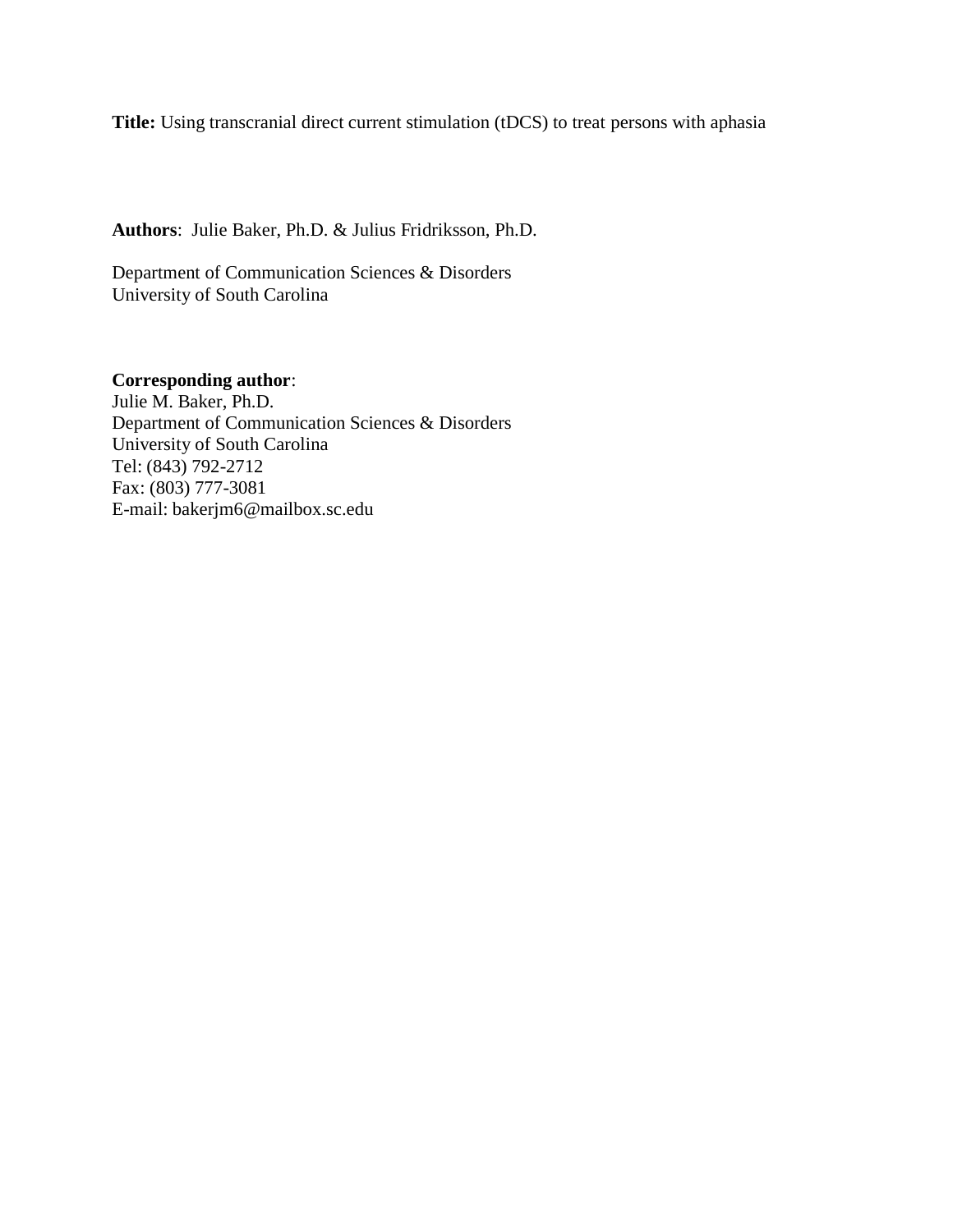#### **Introduction**

Recent research has revealed that increased left hemisphere (LH) cortical activity, primarily of the frontal cortex, is associated with greater naming accuracy in persons with aphasia (PWA).<sup>1</sup> Our aim was to determine if anodal transcranial direct current stimulation (AtDCS), a noninvasive and safe method used to increase cortical excitability,  $2^{3}$  would improve naming accuracy in PWA when applied to the scalp overlying the left frontal cortex. In the present study, ten persons with chronic aphasia underwent two separate weeks of A-tDCS and sham tDCS (S-tDCS) while concurrently performing a computerized anomia treatment. During both types of tDCS, the active anode electrode was placed on the scalp overlying the frontal cortex. The location and polarity of the active electrode was chosen based on evidence demonstrating that increased activation in the LH, specifically of the left frontal cortex, was related to naming improvements in  $PWA<sup>1</sup>$  Outcome measures included naming performance of both treated and untreated items following A-tDCS and S-tDCS. We hypothesized that multiple administrations of A-tDCS to the scalp overlying the left frontal cortex would improve naming accuracy in PWA by exciting the underlying cortex causing even greater cortical activation.

#### **Materials & Methods**

## *Participants*

Ten persons (five females) with chronic, stroke-induced aphasia aged 45- to 81-years ( $M =$ 65.50;  $SD = 11.44$ ) participated in the current study (Table 1), which was approved by the University of South Carolina's Institutional Review Board. Aphasia assessment using the Western Aphasia Battery-Revised (WAB-R)<sup>4</sup> revealed that six participants were classified with fluent aphasia, while the remaining four participants were classified with nonfluent aphasia (Table 2). Inclusion criteria were: 1) one-time stroke in the LH; 2) > 6-months post-stroke onset;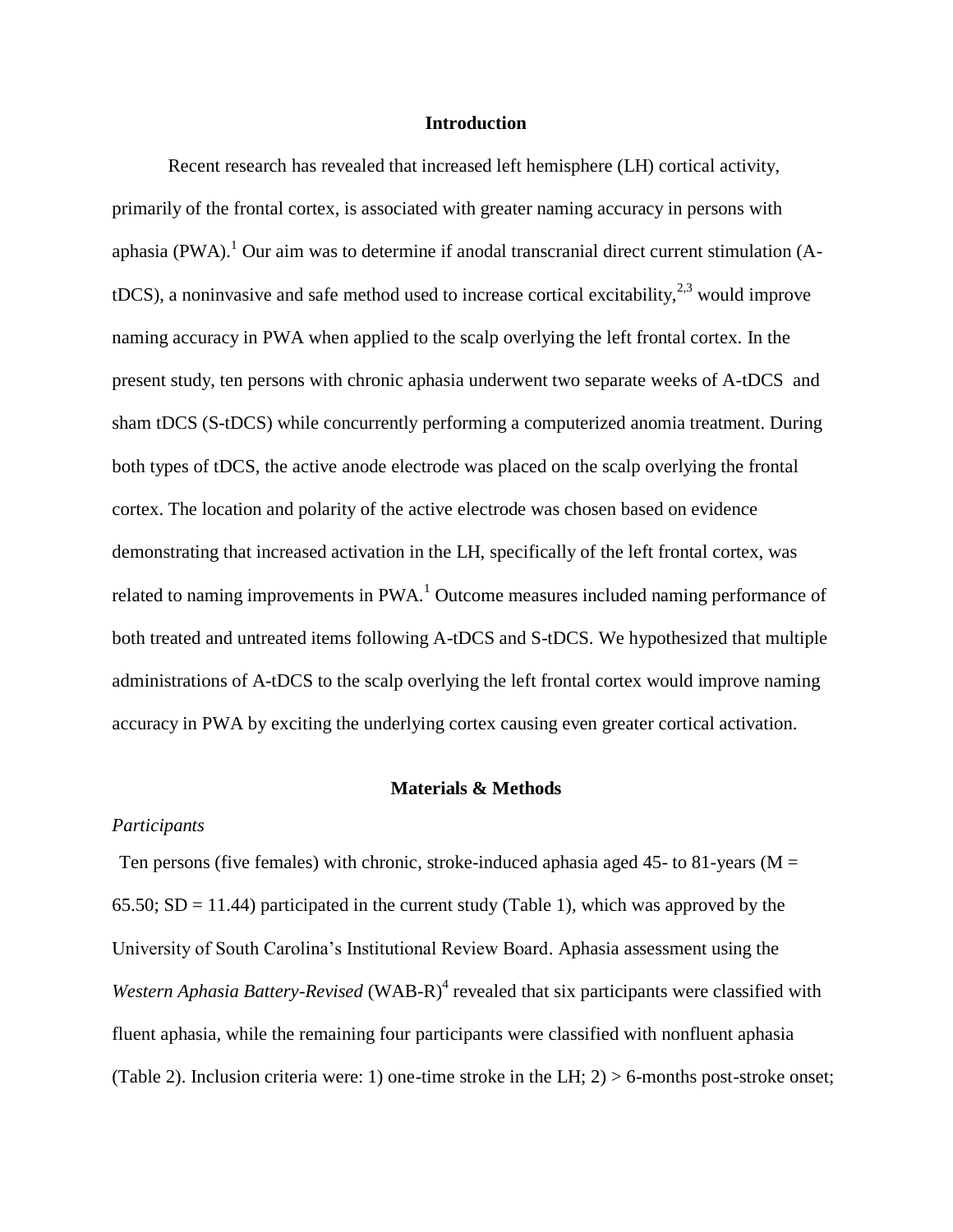$3$  < 85-years of age; 4) pre-morbidly right-handed; 5) native English speaker; and 6) been a participant in a previous study that included functional magnetic resonance imaging (fMRI) examination, which was used to guide the location of cortical stimulation in the present study. Note: to allow for a blind review, this study is not referenced. Exclusion criteria were: 1) seizures during the previous 36-months; 2) sensitive scalp; 3) previous brain surgery; and 4) medications that raise the seizure threshold.

## *Design*

Diagnostic testing was followed by electrode positioning, baseline naming tests, treatment administration, and post-treatment naming testing. The computerized anomia treatment, coupled with either A-tDCS or S-tDCS, was administered for five consecutive days followed by a seven-day rest period to avoid carry-over effects. Next, another five-day treatment period was administered, coupled with the remaining stimulation type.

### *Electrode Positioning*

In order to locate the cortical region to be stimulated by the anode electrode, coordinates of the area of the left frontal cortex with the highest level of activation during correct naming on the previously completed fMRI naming task (Table 3) was located and demarcated on a latex cap worn by the participant. This cap was carefully fitted on the participant prior to the start of each tDCS administration in order to accurately position the anode electrode in the same area from one day to the next.

## *tDCS*

tDCS (1 mA) was delivered for 20-min per session via two saline-soaked sponge electrodes (5 x 5 cm) and a constant current stimulator (Phoresor® II PM850; Iomed® Inc., Salt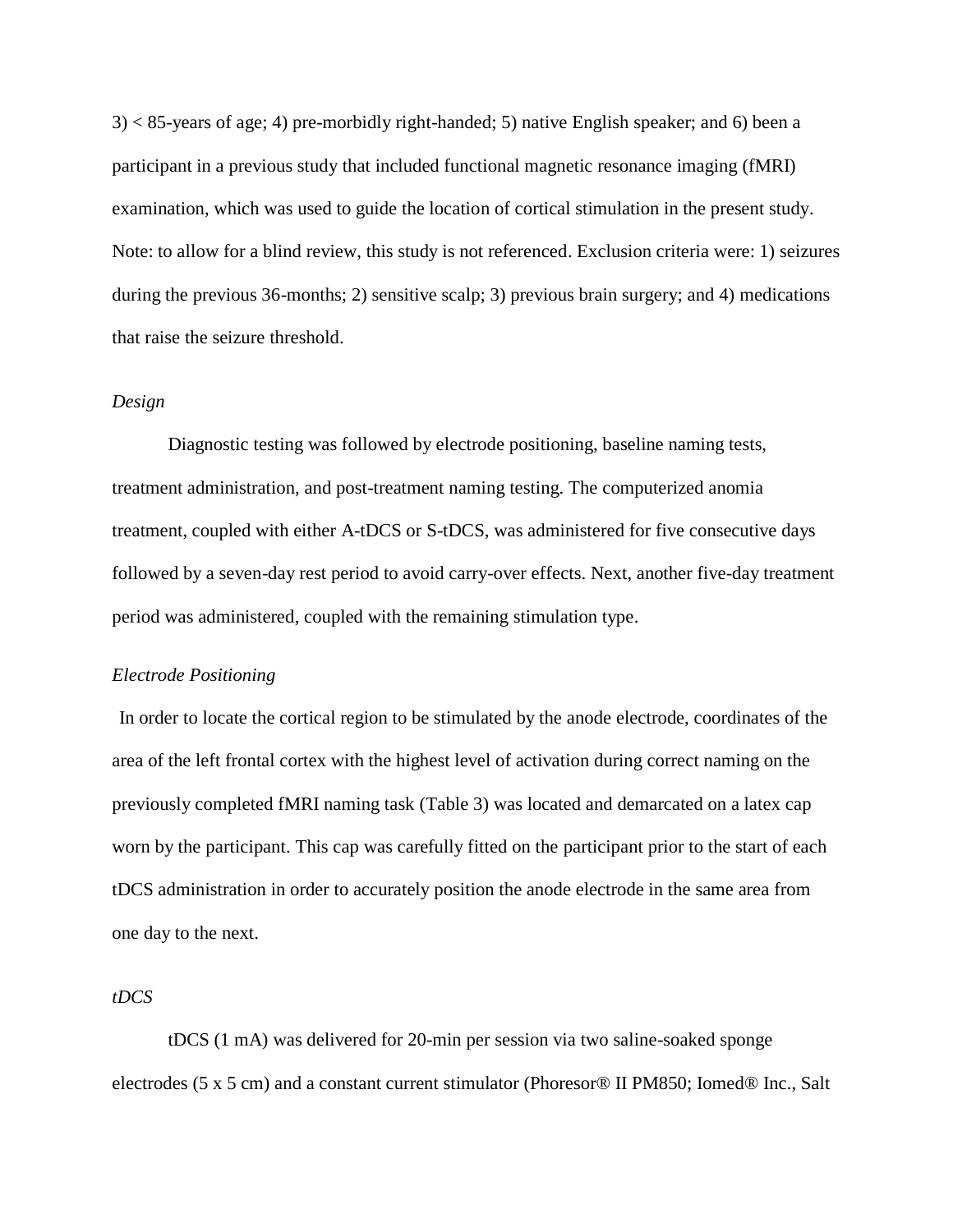Lake City, Utah) that was placed out of the participants' sight behind a partition. During both AtDCS and S-tDCS, the active anode electrode was placed over the pre-designated area on the scalp overlying the left frontal cortex, while the reference cathode electrode was placed over the right shoulder (Figure 1). For S-tDCS, the stimulator was turned off following 30 s of stimulation since perceived sensations of tDCS on the skin have been found to fade away by the first 30 s of administration.<sup>5</sup> Thus, participants were blinded to stimulation type, which was counterbalanced among participants.

#### *Anomia Treatment*

The self-administered anomia treatment consisted of a picture-word matching task. This type of computerized treatment was utilized in a previous study and demonstrated to be useful in improving the naming abilities in  $PWA$ <sup>6</sup>. This treatment occurred concurrently with the application of tDCS and lasted for 20-min per session.

#### *Treatment Stimuli*

The computerized treatment included two separate word lists. Each word list was comprised of 25 color pictures depicting low-, medium-, and high-frequency nouns. The two word lists were controlled for word frequency,<sup>7</sup> semantic content, and word length. Word list order was counterbalanced among participants.

## *Outcome Measures*

To determine whether the participants' ability to name the treated items improved over the course of each treatment phase, a computerized naming test consisting of the 25 treated nouns for each phase was administered at baseline, immediately following the fifth (and final) session of each treatment phase, and one-week following the final session of each treatment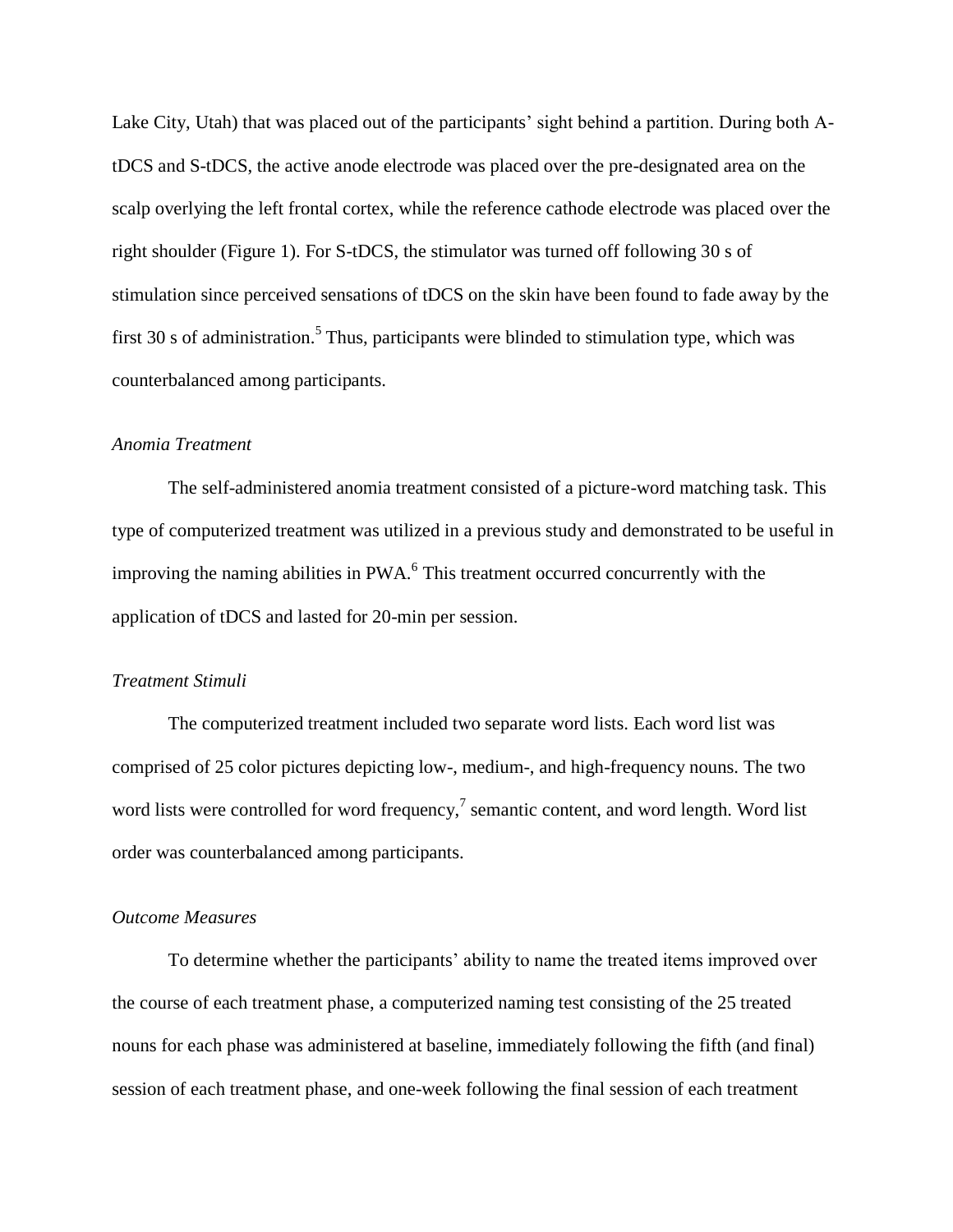phase to examine performance maintenance. To determine generalization from treated to untreated items, two additional untargeted word lists (one for each stimulation type) were administered. The untreated word lists were each comprised of 50 color pictures depicting low-, medium-, and high-frequency nouns. Similar to the treated word lists, the untreated word lists were controlled for word frequency, $\frac{7}{1}$  semantic content, and word length.

## **Results**

All participants tolerated tDCS well and no adverse effects related to the application of tDCS were demonstrated. Table 4 displays changes in the number of correctly named treated and untreated items between post-treatment testing and baseline testing following A-tDCS and StDCS. A 2x2 repeated measures ANOVA (stimulation, time) was conducted for the treated items. Analysis of the main effect of stimulation type revealed that statistically more treated items were named correctly following A-tDCS as compared to S-tDCS  $(F(1,9) = 5.72, p < 0.040)$ . A 2x2 repeated measures ANOVA (stimulation, time) was conducted for the untreated items. Analysis of the main effect of stimulation type yielded a significant difference in the direction predicted by our hypothesis ( $p < 0.037$ ), although this difference did not reach two-tailed statistical significance  $(F(1,9) = 5.72, p < 0.073)$ .

#### **Discussion**

The results suggest that A-tDCS significantly improves naming accuracy in PWA. Additionally, this study demonstrated that improvements in naming performance were maintained for at least one-week post-treatment. These findings are in agreement with previous evidence demonstrating that A-tDCS over the LH improves language processing.<sup>3,8,9</sup> A wide range of treatment outcomes were revealed across participants; yet, treatment success was not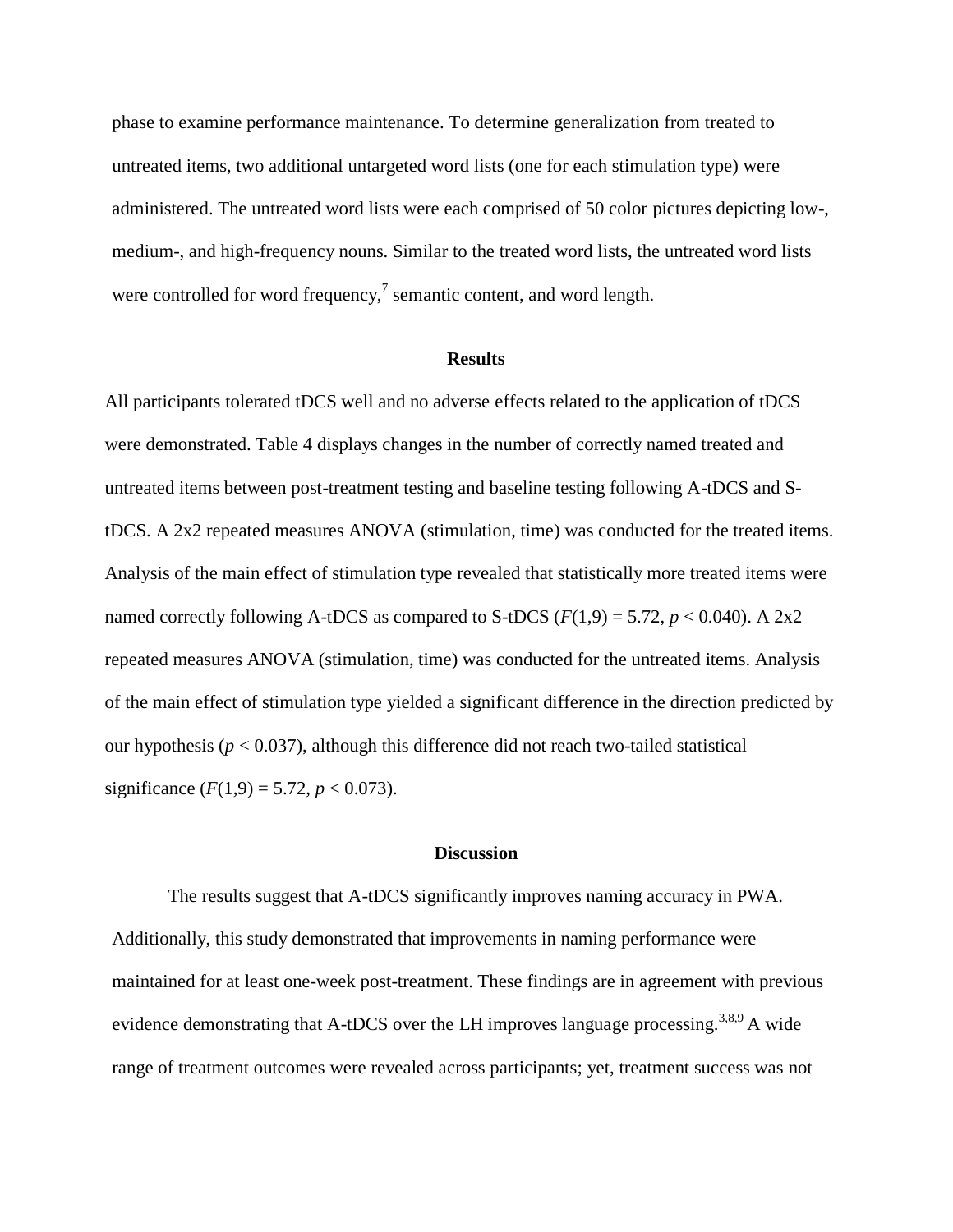related to biographical factors (e.g., age, education level, lesion size, aphasia severity, and AOS severity) (Table 5). The participants who benefitted the most from A-tDCS all had frontal lobe damage, whereas most of the participants who showed less improvement tended to have posterior damage. This suggests that frontal lobe stimulation is most beneficial for participants with frontal lobe damage, whereas posterior stimulation may be more beneficial for those PWA who also present with primarily posterior damage.<sup>10</sup> Clearly, this latter speculation cannot be verified with the present data since our study only included frontal lobe stimulation.

In closing, this study provides further evidence suggesting that preserved regions of the LH are important for aphasia recovery. Moreover, these findings suggest that A-tDCS to the scalp overlying the left frontal cortex can significantly improve naming accuracy in some PWA and may provide a supplementary treatment approach for anomia.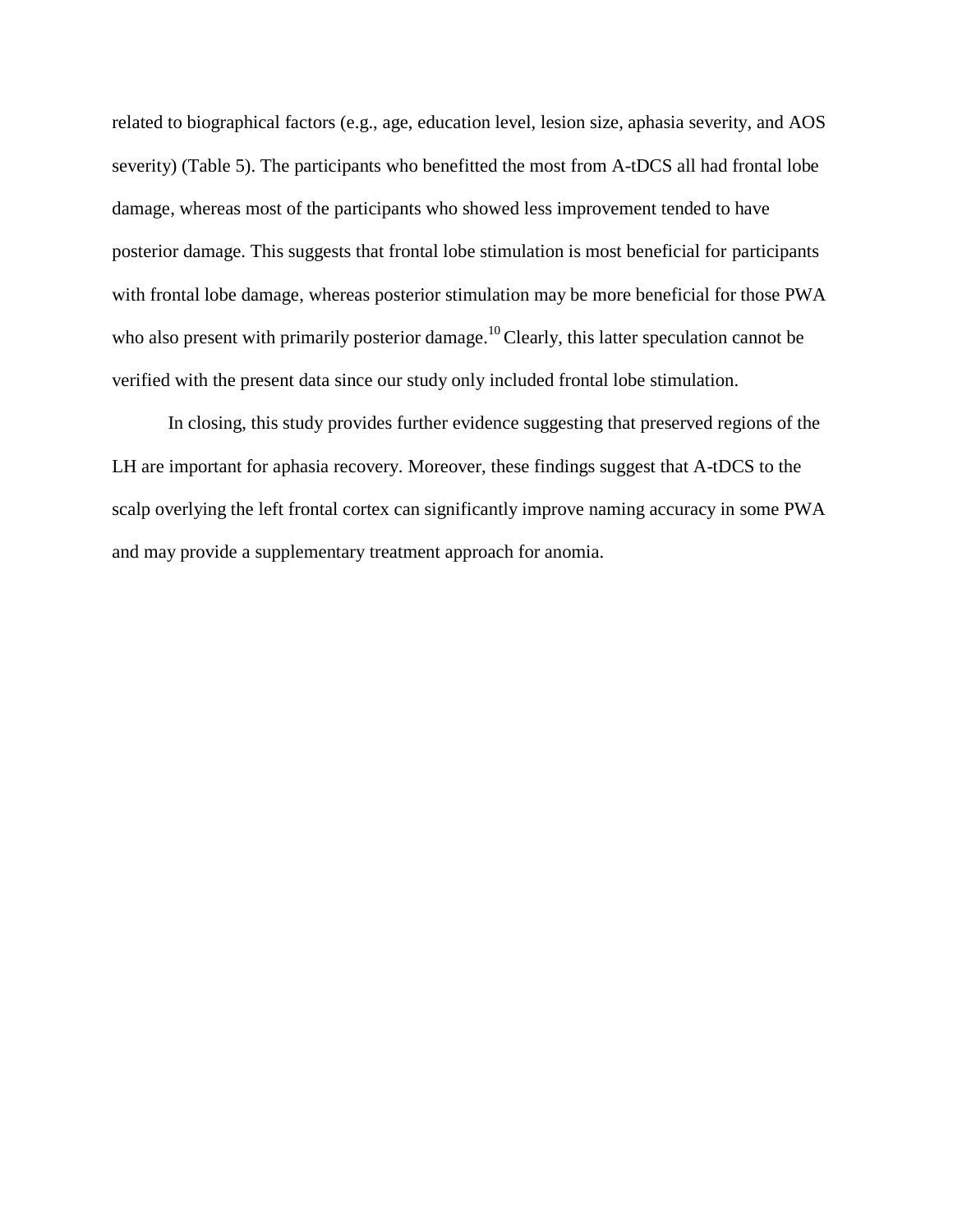#### **References**

- 1. Fridriksson J, Bonilha L, Baker JM, Moser D, Rorden C. Activity in preserved left hemisphere regions predicts anomia severity in aphasia. Cereb Cortex 2009; In Press.
- 2. Higgins ES, George MS. Brain Stimulation Therapies for Clinicians. Washington, DC: American Psychiatric Press; 2008.
- 3. Iyer MB, Mattu U, Grafman J, Lomarev M, Sato S, Wasserman EM. Safety and cognitive effect of frontal DC brain polarization in healthy individuals. Neurology 2005; 64: 872– 875.
- 4. Kertesz A. Western Aphasia Battery-Revised. San Antonio: Harcourt Assessment, Inc; 2007.
- 5. Paulus W. Transcranial direct current stimulation (tDCS). Suppl Clin Neurophysiol 2003; 56: 249-254.
- 6. Fridriksson J, Baker JM, Whiteside J, Eoute D, Moser D, Vesselinov R, Rorden C. Treating visual speech perception to improve speech production in nonfluent aphasia. Stroke 2009b; 40: 853-858.
- 7. Frances WN, Kucera H. Frequency Analysis of English Usage. Boston: Houghton Mifflin; 1982.
- 8. Flöel A, Rösser N, Michka O, Knecht S, Breitenstein C. Non-invasive brain stimulation improves language learning. J Cogn Neurosci 2008; 20: 1415-1422.
- 9. Hesse S, Werner C, Schonhardt EM, Bardeleben A, Jenrich W, Kirker SG. Combined transcranial direct current stimulation and robot-assisted arm training in subacute stroke patients: a pilot study. Restor Neurol Neurosci 2007; 25: 9–15.
- 10. Davis GA. Aphasiology: Disorders and clinical practice. Needham Heights, MA: Allyn and Bacon; 2000.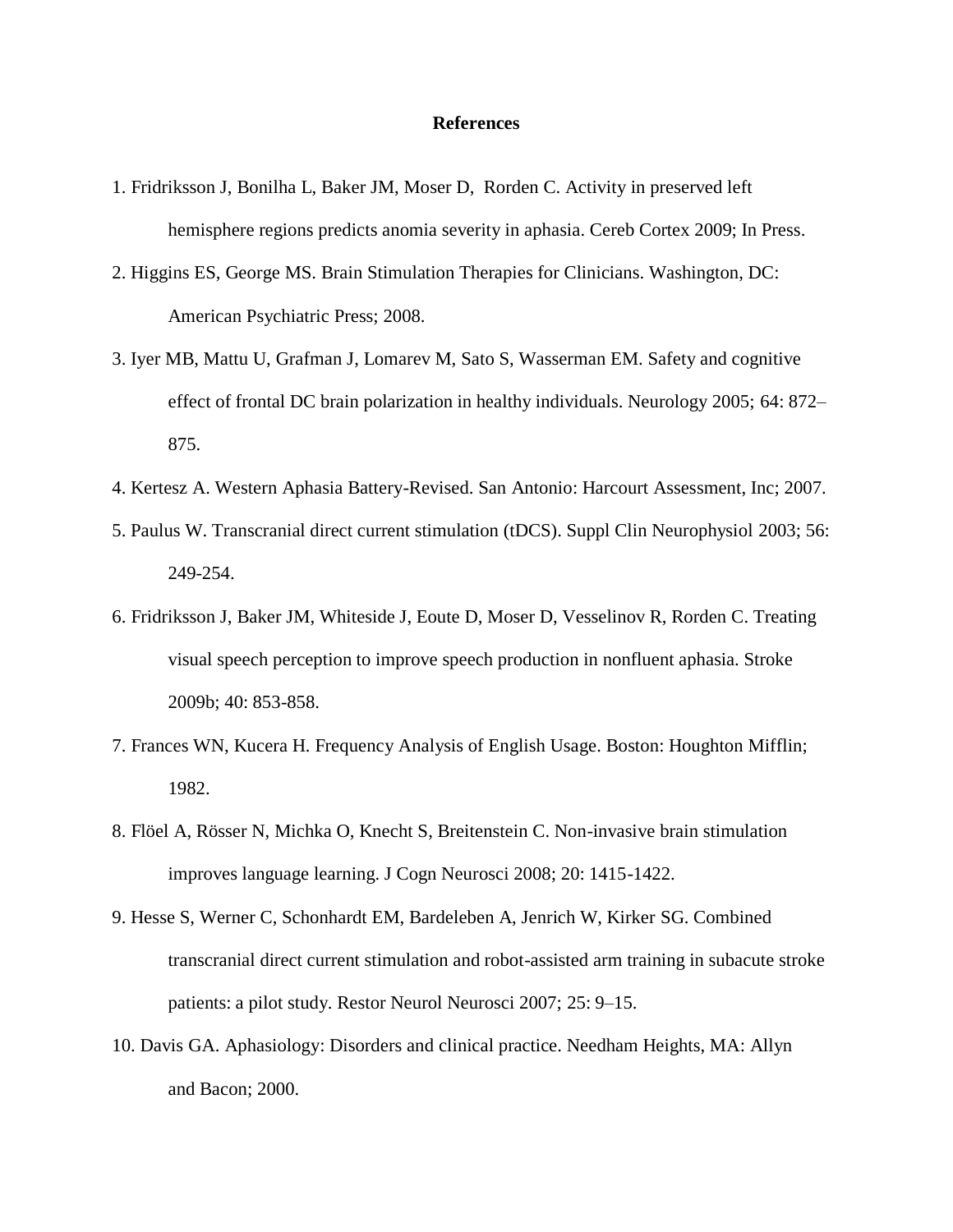| ${\bf P}$               | <b>Sex</b>   | $Age^{\circ}$ | Education | Post-<br><b>Stroke</b><br>Onset <sup>†</sup> | Lesion Location <sup>‡</sup>                                                                                                                                  | Lesion<br>$Size^{\S}$ |
|-------------------------|--------------|---------------|-----------|----------------------------------------------|---------------------------------------------------------------------------------------------------------------------------------------------------------------|-----------------------|
| $\mathbf{1}$            | $\mathbf M$  | 60            | 16        | 64                                           | Damage involves BA 44, BA 45, anterior<br>portion of BA 38, and the middle and<br>anterior insula                                                             | 87.42                 |
| $\boldsymbol{2}$        | M            | 53            | 12        | 57                                           | Damage involves BA 22, BA 39, BA 40, BA<br>42, and the posterior portion of BA 38                                                                             | 23.57                 |
| $\overline{\mathbf{3}}$ | ${\bf F}$    | 45            | 14        | 60                                           | Complete destruction of BA 44, BA 45, and<br>middle and inferior portions of BA 6, as well<br>as damage to BA 22, BA 40, and BA 42                            | 56.76                 |
| $\overline{\mathbf{4}}$ | $\mathbf F$  | 75            | 12        | 10                                           | Damage involves portions of BA 22, BA 41,<br>BA 42, and inferior portion of BA 40                                                                             | 8.45                  |
| 5                       | M            | 58            | 12        | 14                                           | Damage involves BA 45, BA 48, the anterior<br>insula, and putamen, only minor involvement<br>of BA44                                                          | 48.39                 |
| 6                       | ${\bf F}$    | 64            | 16        | 102                                          | Damage involves BA 6, BA 44, BA 48, BA<br>38, and insula, deep white matter<br>involvement including the pyramidal tract                                      | 56.23                 |
| $\overline{7}$          | ${\bf F}$    | 71            | 18        | 44                                           | Damage mostly involving BA 37 and inferior<br>portion of the left precuneus                                                                                   | 40.49                 |
| 8                       | M            | 72            | 12        | 242                                          | Entire MCA distribution and portions of the<br>anterior medial frontal lobe; basal ganglia<br>involvement                                                     | 342.2                 |
| 9                       | $\mathbf{F}$ | 81            | 16        | 14                                           | Damage mostly involves middle and<br>posterior portions of the temporal lobe (BA<br>20, BA 21, BA 22, BA 37, BA 39) with<br>extension into the occipital lobe | 48.92                 |
| 10                      | M            | 76            | 12        | 39                                           | Damage involves posterior portion of BA 21<br>as well as BA 22, BA 37, and BA 39                                                                              | 29.13                 |
| M                       |              | 65.50         | 14.00     | 64.60                                        |                                                                                                                                                               | 74.15                 |
| <b>SD</b>               |              | 11.44         | 2.31      | 68.42                                        |                                                                                                                                                               | 96.60                 |

**Table 1.** Biographical information and lesion description

\*Measured in years

†Measured in months

‡BA: Brodmann's area

<sup>§</sup>Measured in cc<sup>3</sup>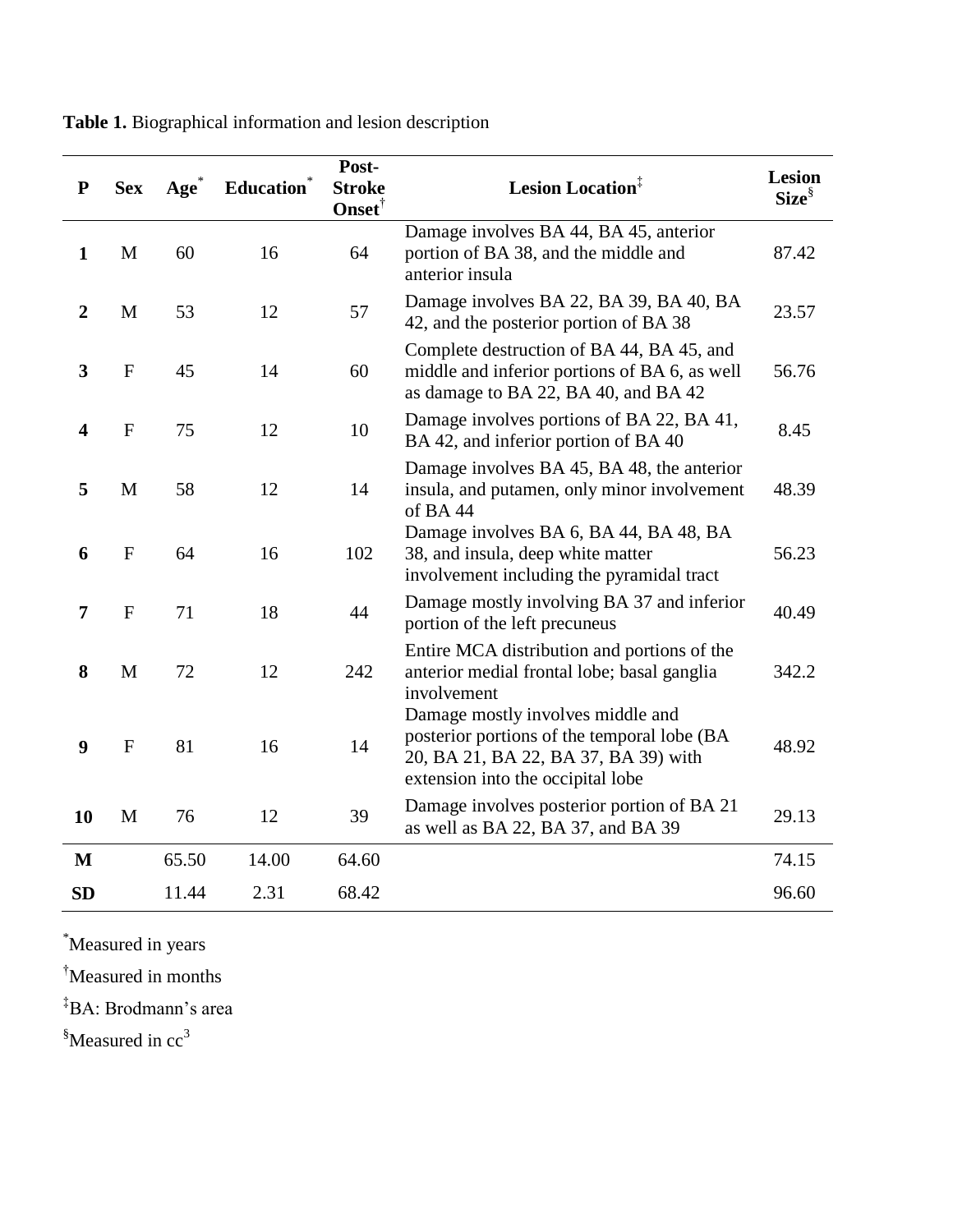|                         | <b>Western Aphasia Battery-Revised</b> |                |                                     |                |                     |                     |                 |  |  |  |
|-------------------------|----------------------------------------|----------------|-------------------------------------|----------------|---------------------|---------------------|-----------------|--|--|--|
| ${\bf P}$               | $Content^*$                            | Fluency $*$    | Auditory<br>$\ast$<br>Comprehension | Repetition $*$ | Naming <sup>*</sup> | $\text{AQ}^\dagger$ | Aphasia<br>Type |  |  |  |
| $\mathbf{1}$            | 8                                      | $\overline{4}$ | 8.65                                | $7.7\,$        | 7.7                 | 72.1                | Broca's         |  |  |  |
| $\overline{2}$          | 9                                      | 8              | 9.75                                | 9.5            | 8.6                 | 89.7                | Anomic          |  |  |  |
| 3                       | $\tau$                                 | $\overline{4}$ | 7.15                                | 3.1            | 4.7                 | 51.9                | Broca's         |  |  |  |
| $\overline{\mathbf{4}}$ | 10                                     | 9              | 9.95                                | 9.0            | $8.8\,$             | 93.5                | Anomic          |  |  |  |
| 5                       | 9                                      | 9              | 10                                  | 9.4            | 8.6                 | 92.0                | Anomic          |  |  |  |
| 6                       | $\overline{2}$                         | $\mathbf{1}$   | 9.85                                | 0.30           | $\overline{0}$      | 26.3                | Broca's         |  |  |  |
| 7                       | 9                                      | 9              | 9.85                                | 9.8            | 8.3                 | 91.9                | Anomic          |  |  |  |
| 8                       | $\overline{2}$                         | $\mathbf{1}$   | 5.05                                | 3.7            | 2.0                 | 27.5                | Broca's         |  |  |  |
| 9                       | $\overline{7}$                         | $\overline{7}$ | 7.05                                | 7.2            | 5.6                 | 67.8                | Anomic          |  |  |  |
| 10                      | 9                                      | 9              | 8.15                                | 6.5            | 7.8                 | 80.9                | Anomic          |  |  |  |

\*Maximum score of 10

†AQ: Aphasia Quotient; Maximum score of 100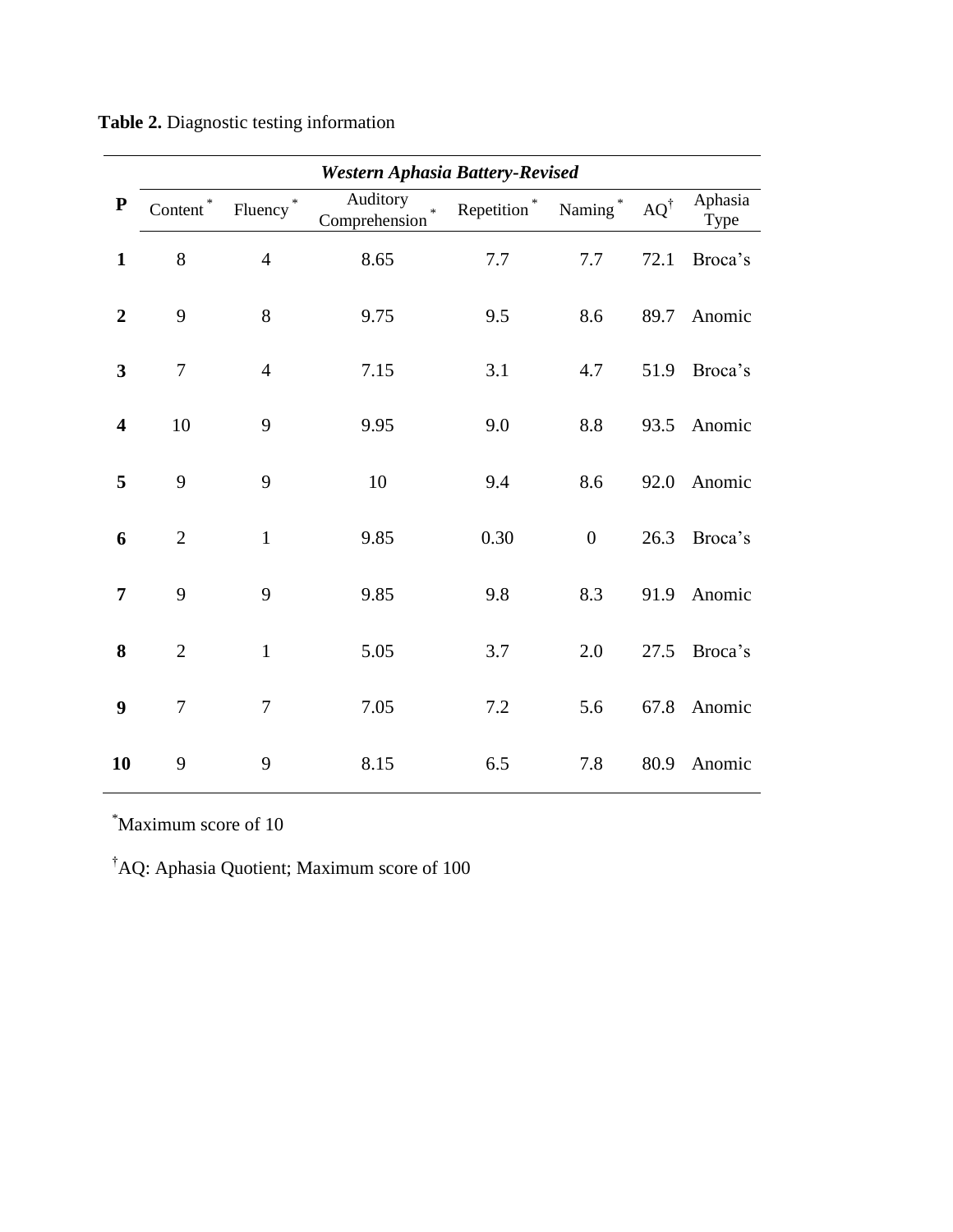| ${\bf P}$               | $\boldsymbol{x}^*$ | $\mathbf{y}^*$ | $\boldsymbol{z}^*$ | Location               | $BA^{\ddagger}$ |
|-------------------------|--------------------|----------------|--------------------|------------------------|-----------------|
| $\mathbf{1}$            | $-39$              | $-15$          | 60                 | Precentral gyrus       | 6               |
| $\overline{2}$          | $-55$              | $-4$           | 12                 | Precentral gyrus       | 6               |
| $\overline{\mathbf{3}}$ | $-36$              | 52             | $-4$               | Middle frontal gyrus   | 10              |
| $\overline{\mathbf{4}}$ | $-48$              | $-4$           | 46                 | Precentral gyrus       | 6               |
| 5                       | $-44$              | 6              | 44                 | Precentral gyrus       | 6               |
| 6                       | $-28$              | 46             | 14                 | Middle frontal gyrus   | 46              |
| $\overline{7}$          | $-54$              | 20             | 10                 | Inferior frontal gyrus | 45              |
| 8                       | $-12$              | 46             | 30                 | Superior frontal gyrus | 9               |
| 9                       | $-52$              | 16             | 16                 | Inferior frontal gyrus | 44              |
| 10                      | $-60$              | $\overline{2}$ | 12                 | Precentral gyrus       | 6               |

Table 3. Coordinates and location of voxels with the highest Z-scores associated with correct naming/location of the anode electrode

\* x, y, & z: Montreal Neurological Institute coordinates

†Anatomical locations were determined using the Talairach Daemon (www.talairach.org)

‡BA: Brodmann's area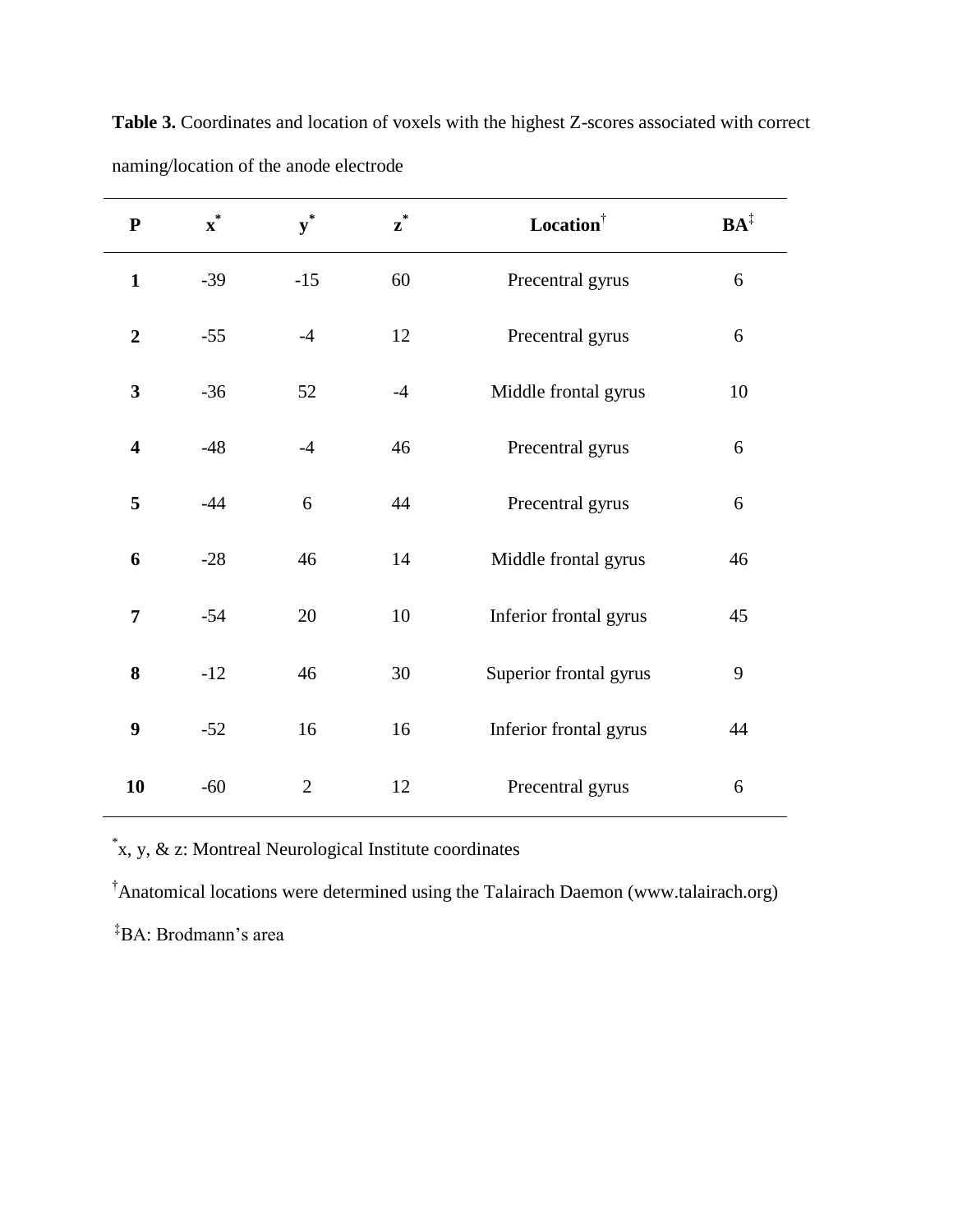| ${\bf P}$      |                                            |                                            |                                              | <b>Immediate Post-Treatment &gt; Baseline</b><br><b>1-Week Post-Treatment &gt; Baseline</b> |                                            |                                            |                                              |                                              |
|----------------|--------------------------------------------|--------------------------------------------|----------------------------------------------|---------------------------------------------------------------------------------------------|--------------------------------------------|--------------------------------------------|----------------------------------------------|----------------------------------------------|
|                | $A-tDCS$<br><b>Treated</b><br><b>Items</b> | $S-tDCS$<br><b>Treated</b><br><i>Items</i> | $A-tDCS$<br><i>Untreated</i><br><i>Items</i> | S-tDCS<br><b>Untreated</b><br><i>Items</i>                                                  | $A-tDCS$<br><b>Treated</b><br><i>Items</i> | $S-tDCS$<br><b>Treated</b><br><i>Items</i> | $A-tDCS$<br><b>Untreated</b><br><b>Items</b> | $S-tDCS$<br><b>Untreated</b><br><b>Items</b> |
| 1              | 5                                          | $\overline{0}$                             | 17                                           | $-2$                                                                                        | 8                                          | $-2$                                       | 10                                           | $\mathbf{1}$                                 |
| $\overline{2}$ | 5                                          | $\overline{4}$                             | 6                                            | $\mathbf{1}$                                                                                | 3                                          | $\overline{2}$                             | 9                                            | $-1$                                         |
| 3              | 10                                         | 10                                         | 3                                            | $-1$                                                                                        | 5                                          | 5                                          | 5                                            | $\overline{0}$                               |
| 4              | $\mathbf{1}$                               | $\overline{0}$                             | 1                                            | $\overline{2}$                                                                              | 1                                          | $\theta$                                   | $\mathbf{1}$                                 | $\overline{2}$                               |
| 5              | 6                                          | $\boldsymbol{0}$                           | 6                                            | $-1$                                                                                        | 6                                          | $-2$                                       | $\overline{2}$                               | $\overline{0}$                               |
| 6              | $\theta$                                   | $\boldsymbol{0}$                           | $\overline{0}$                               | $\overline{0}$                                                                              | $\overline{0}$                             | $\overline{0}$                             | $\theta$                                     | $\theta$                                     |
| 7              | $\mathbf{1}$                               | $\mathbf{1}$                               | 1                                            | 1                                                                                           | 1                                          | $\overline{0}$                             | 1                                            | $-1$                                         |
| 8              | $\overline{2}$                             | $\overline{2}$                             | $\overline{2}$                               | $-1$                                                                                        | 3                                          | $\overline{0}$                             | 3                                            | $-1$                                         |
| 9              | $\overline{3}$                             | $-3$                                       | $-1$                                         | $\overline{2}$                                                                              | 5                                          | $\overline{2}$                             | $\mathbf{1}$                                 | 6                                            |
| 10             | 3                                          | $\mathbf{1}$                               | 5                                            | $\overline{2}$                                                                              | 3                                          | 6                                          | 10                                           | 9                                            |
| <b>Total</b>   | 36                                         | 15                                         | 40                                           | 3                                                                                           | 35                                         | 11                                         | 42                                           | 15                                           |

 **Table 4.** Change in the number of correctly named treated and untreated items between post-

treatment testing and baseline testing following anodal tDCS (A-tDCS) and sham tDCS (S-tDCS)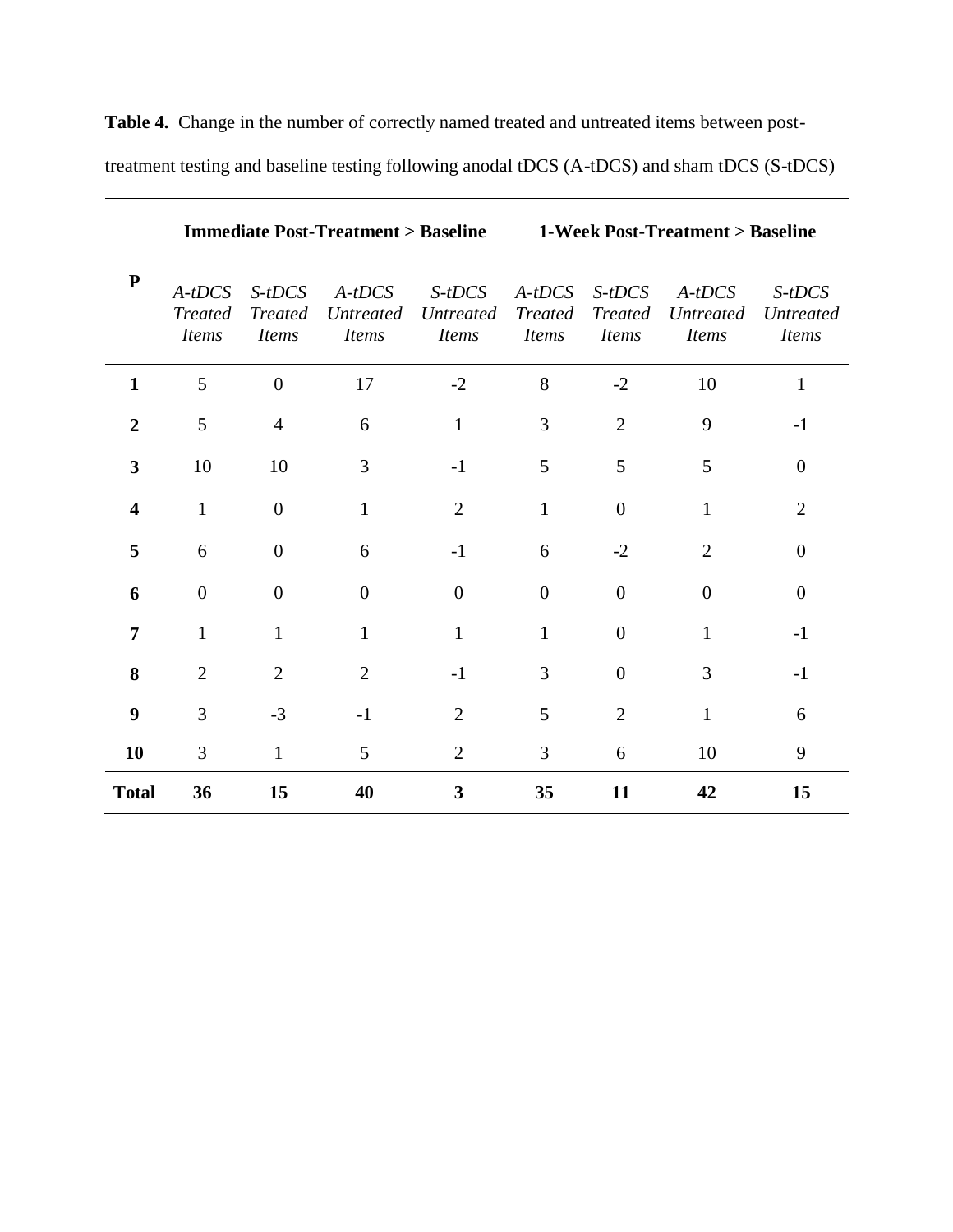**Table 5.** Correlations matrix for treatment outcome (change scores) and biographical information. None of the relationships reached significance ( $p < 0.05$ ).

|                          | $Age*$   |          | Education <sup>*</sup> Post-onset <sup>†</sup> | <b>Lesion</b><br>$size^{\ddagger}$ | Aphasia<br>severity <sup>§</sup> | $\frac{1}{3}$ AOS<br>severity |
|--------------------------|----------|----------|------------------------------------------------|------------------------------------|----------------------------------|-------------------------------|
| <b>Treated items</b>     | $-0.613$ | $-0.152$ | $-0.182$                                       | $-0.030$                           | 0.126                            | 0.306                         |
| <b>Untreated items</b>   | $-0.402$ | $-0.175$ | $-0.043$                                       | $-0.049$                           | 0.252                            | 0.233                         |
| Total items <sup>#</sup> | $-0.535$ | $-0.186$ | $-0.105$                                       | $-0.048$                           | 0.229                            | 0.290                         |

\* Measured in years

† Measured in months

 $\frac{4}{3}$  Measured in cc<sup>3</sup>

§ Measured by the Aphasia Quotient from the *Western Aphasia Battery-Revised*

║ AOS: Apraxia of speech; measured by Subset 6 from the *Apraxia Battery for Adults-Second* 

# *Edition*

# Treated and untreated items combined